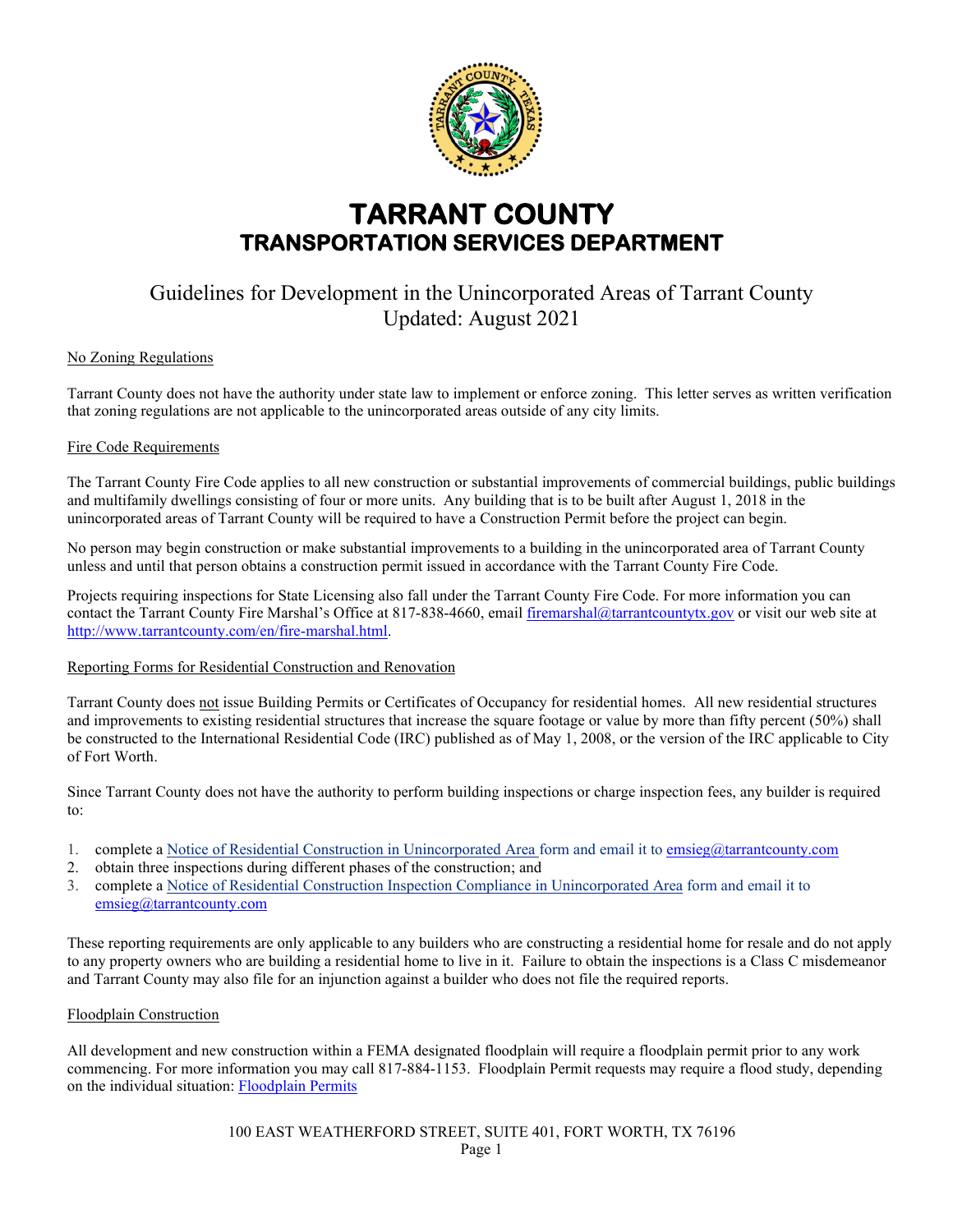# Drainage Standards

Development of a subdivision or a plat that is located within the Extra Territorial Jurisdiction (ETJ) of the City of Fort Worth will be reviewed by the City according to drainage standards set forth by the City of Fort Worth.

Developments, both in and outside the ETJ of the City of Fort Worth, will be reviewed by Tarrant County for drainage standards according to the Tarrant County Subdivision and Land Use Regulations Manual. Although Tarrant County hasn't officially adopted the iSWM manual, we strongly recommend you follow the procedures and standards set forth within the manual. Additional information about iSWM can be found a[t iSWM Information](http://www.iswm.nctcog.org/) 

In instances where individual property owners are disputing drainage modifications or alterations that affect each other, Tarrant County will provide a contour map and a copy of the Texas Water Code, which may be utilized to initiate conversations between the two property owners to resolve the dispute. Tarrant County has no authority in these types of situations as they are deemed civil issues between two private property owners.

#### On-Site Sewage Facilities (OSSF)

The installations of new or modification of existing On-Site Sewage Facilities will require coordination with the Tarrant County Public Health Department for a permit 817-321-4960. There are separation requirements between water wells and On-Site Sewage Facilities, regardless of property lines, so careful preplanning, including consideration of facilities on neighboring properties, may be required: [Health Department Link](http://access.tarrantcounty.com/en/public-health/environmental-health-promotion/ossf.html?linklocation=Programs%20and%20Initiatives&linkname=On-Site%20Sewage%20Facilities)

### Storm Water Permit

Texas Commission on Environmental Quality (TCEQ) requires a Construction Storm Water Permit for construction projects that disturbs at least one acre of land and where the storm water discharge flows into unincorporated Tarrant County. A copy of the Construction Site Notice or Notice of Intent must be mailed to Robert Berndt, Tarrant County Transportation Services Department, 100 E. Weatherford St, Suite 401, Fort Worth, Texas, 76196. For more information about permit requirements visit TCEQ's website at [www.tceq.texas.gov.](http://www.tceq.texas.gov/) Questions regarding the rules and regulations as they pertain to unincorporated Tarrant County properties, contact Robert Berndt 817-884-2634.

### Water Wells

The Northern Trinity Groundwater Conservation District (NTGCD) has jurisdiction over groundwater in Tarrant County. Well registration, permitting, and drilling requirements can be viewed on the NTGCD website[: Northern Trinity Groundwater](http://www.ntgcd.com/index.html)  [Conservation District](http://www.ntgcd.com/index.html) or call 817-249-2062.

#### Alarm Permits

If a residential home is located in the unincorporated area of Tarrant County, an alarm permit is required and can be obtained by contacting Josh Douglas with the Sheriff's office at 817-884-1323 or on the web at [Sheriff's Office Alarm Permit Information](http://access.tarrantcounty.com/en/sheriff/operations-bureau/communications-and-technology/alarm-permit.html)  Homes located in a municipality other than the unincorporated area of Tarrant County will need to coordinate with that jurisdiction for their regulations and requirements

#### Building Setbacks from County Roads and State Highways

Tarrant County does have building setback requirements so any building or structure should not be located within 25 feet from the edge of the right-of-way of any County road or within 50 feet from the edge of the right-of-way of any State highway.

### Driveway Permits

Driveways adjacent to a State maintained roadway require State review and approval. Please contact the Texas Department of Transportation (TxDOT) at 817-370-6500 for any proposed improvements on State ROW.

Driveways adjacent to a County maintained roadway require County review and approval. Please contact Tarrant County at 817- 884-1250 for any proposed improvements on County ROW. The driveway permit can be accessed at the following link: *Driveway* [Permit](http://access.tarrantcounty.com/en/transportation/engineering/driveway-access-permits.html)